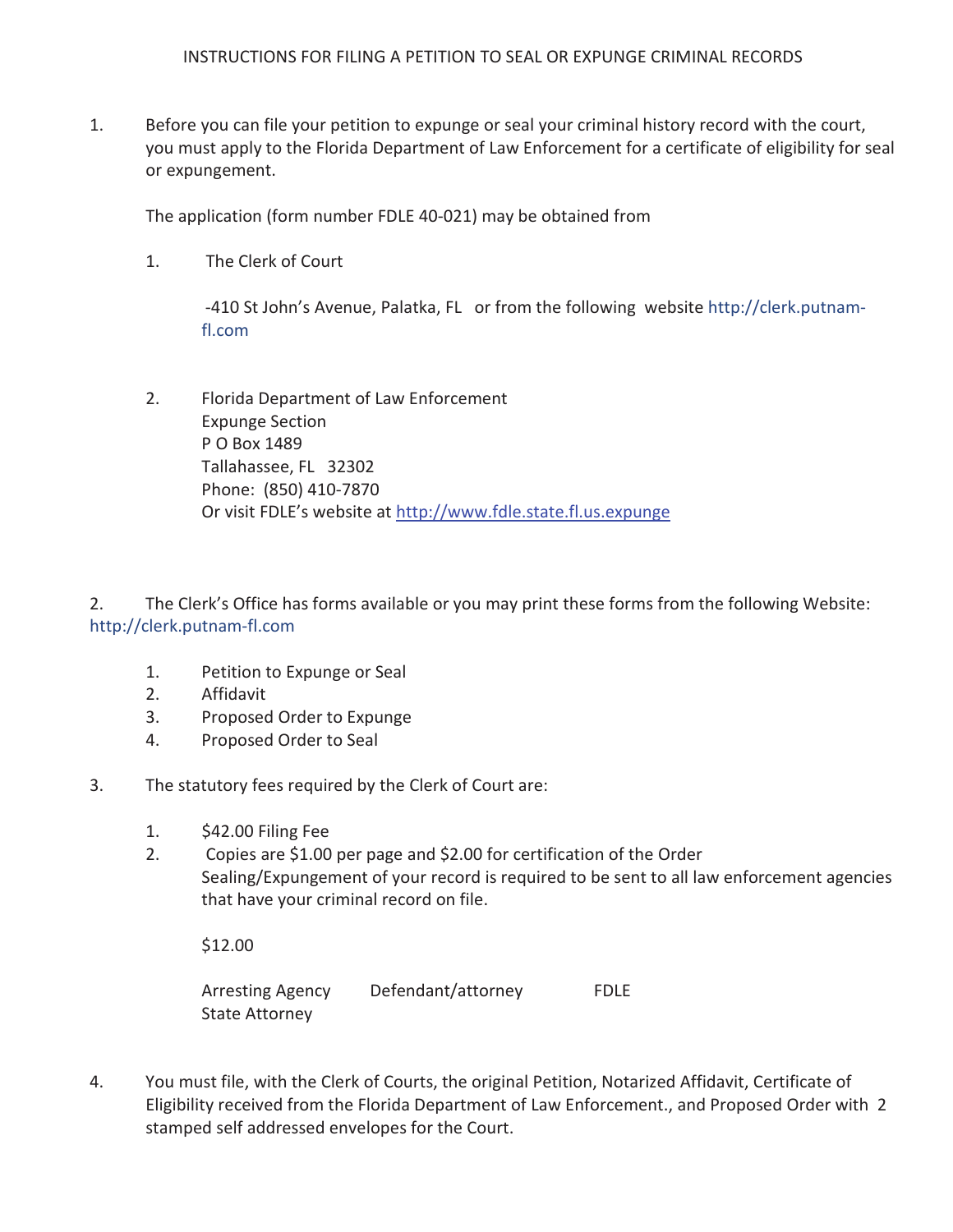In the CIRCUIT/COUNTY Court of the Seventh Judicial Circuit in and for Putnam County, Florida.

Case No.

Division

State of Florida, Plaintiff,

VS.

\_\_\_\_\_\_\_\_\_\_\_\_\_\_\_\_\_\_\_\_\_\_\_\_\_\_\_\_\_\_\_\_\_ Defendant/Petitioner

# **Petition to Expunge or Seal**

|                                                                                                                                                                                                                                | Petitioner _________________________________ petitions this honorable court, under Florida Rules |
|--------------------------------------------------------------------------------------------------------------------------------------------------------------------------------------------------------------------------------|--------------------------------------------------------------------------------------------------|
| of Criminal Procedure 3.692 and section 943.0585 or 943.059 Florida Statutes, to                                                                                                                                               |                                                                                                  |
|                                                                                                                                                                                                                                | Expunge/seal all criminal history record information in the custody of any criminal              |
| justice agency and the official records of the court concerning the petitioner's arrest on                                                                                                                                     |                                                                                                  |
|                                                                                                                                                                                                                                |                                                                                                  |
| shows:                                                                                                                                                                                                                         |                                                                                                  |
|                                                                                                                                                                                                                                |                                                                                                  |
| a (race/sex) whose date of birth is was arrested by                                                                                                                                                                            |                                                                                                  |
|                                                                                                                                                                                                                                | (Arresting Agency)                                                                               |
| for the control of the control of the control of the control of the control of the control of the control of the control of the control of the control of the control of the control of the control of the control of the cont |                                                                                                  |
| (charge)                                                                                                                                                                                                                       |                                                                                                  |

 2. The petitioner has not been adjudicated guilty of nor adjudicated guilty of committing any of the acts stemming from this arrest or alleged criminal activity.

3. The petitioner has not been previously adjudicated guilty of a criminal offense or a comparable ordinance violation nor adjudicated delinquent for committing a felony or a misdemeanor specified in section 943.051 (3)(b), Florida Statutes.

 4. The petitioner has not secured a prior records expunction or sealing under section 943.0585, or 943.059, Florida Statues, former section 943.058, Florida Statutes, former section 893.14, Florida Statutes, or former section 901.33, Florida Statutes, or any other law, rule, or authority.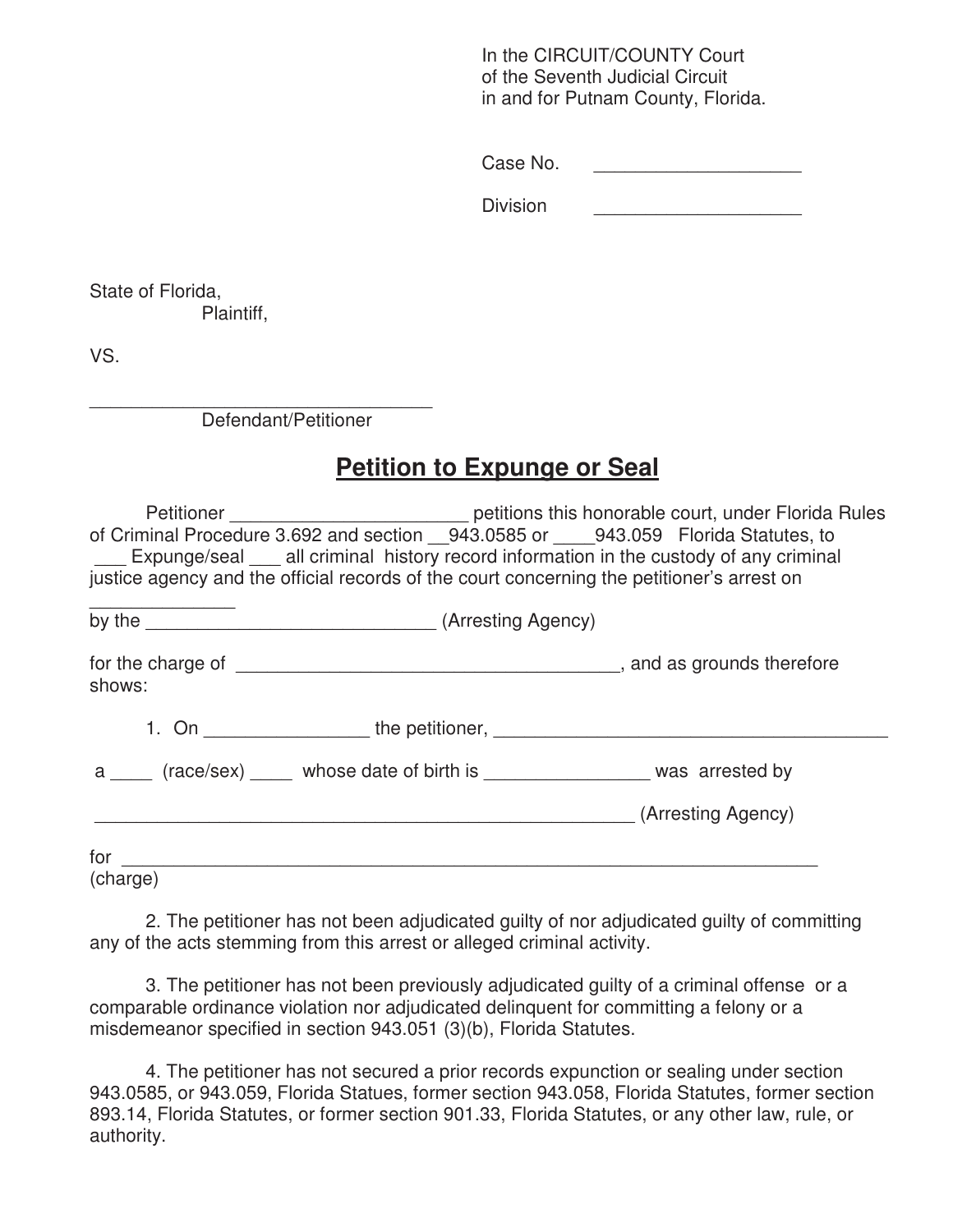5. (To be used only when requesting expunction. The petitioner's record has been sealed under section 943.059, Florida Statutes, former section 943.058, Florida Statutes, former section 893.14, Florida Statutes, or former section 901.33, Florida Statutes, for at least 10 years; or there has not been an indictment, information, or other charging document filed against the petitioner who is the subject of this criminal history information; or an indictment, information, or other charging document filed against the petitioner who is the subject of this criminal history information was dismissed by the prosecutor or court.

 6. A certificate of Eligibility for expunction of Non-judicial criminal history records issued by the Florida Department of law Enforcement accompanies this petition.

| WHEREFORE, the petitioner moves to expunge/seal                     | any criminal history record |
|---------------------------------------------------------------------|-----------------------------|
| information and any official court records regarding his/her arrest |                             |
| by                                                                  |                             |

(Arresting Agency) for  $\blacksquare$ (charge)

on \_\_\_\_\_\_\_\_\_\_\_\_\_\_\_\_\_ (date of arrest)

I HEREBY CERTIFY that a true and correct copy of the foregoing pleading has been served on the State Attorney for the Seventh Judicial Circuit, Putnam County, Florida; Florida Department of Law Enforcement and the \_\_\_\_\_\_\_\_\_\_\_\_\_\_\_\_\_\_\_\_\_\_\_\_\_\_\_\_\_\_(Arresting Agency) on \_\_\_\_\_\_\_\_\_\_ day of \_\_\_\_\_\_\_\_\_\_\_\_\_, 20 \_\_\_\_\_.

 $\overline{\phantom{a}}$  , which is a set of the set of the set of the set of the set of the set of the set of the set of the set of the set of the set of the set of the set of the set of the set of the set of the set of the set of th Name

 $\overline{\phantom{a}}$  , which is a set of the set of the set of the set of the set of the set of the set of the set of the set of the set of the set of the set of the set of the set of the set of the set of the set of the set of th

 $\overline{\phantom{a}}$  , and the contract of the contract of the contract of the contract of the contract of the contract of the contract of the contract of the contract of the contract of the contract of the contract of the contrac

 $\overline{\phantom{a}}$  , and the contract of the contract of the contract of the contract of the contract of the contract of the contract of the contract of the contract of the contract of the contract of the contract of the contrac Address

 $\overline{\phantom{a}}$  , which is a set of the contract of the contract of the contract of the contract of the contract of the contract of the contract of the contract of the contract of the contract of the contract of the contract City, State and Zip Code

Telephone Number: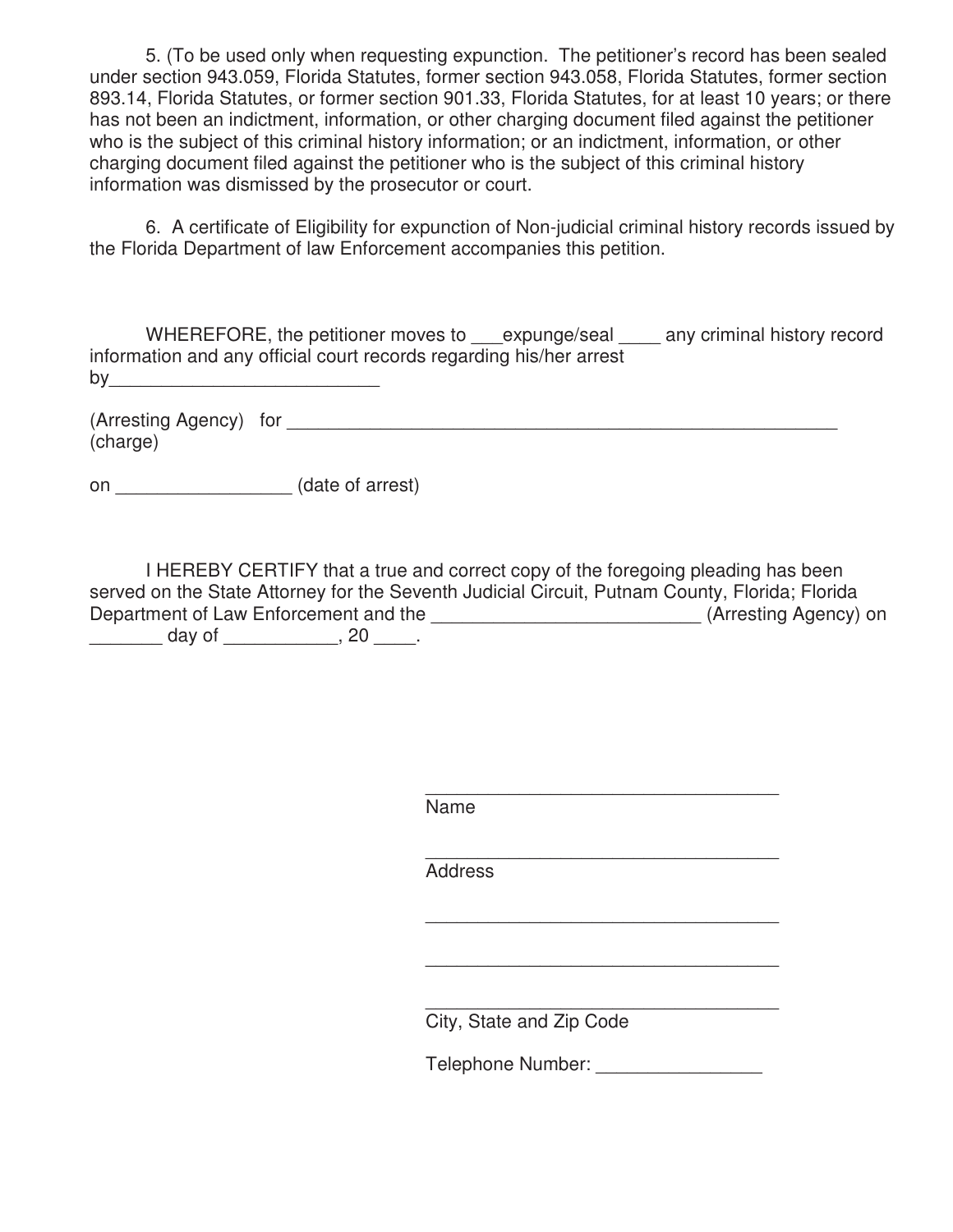#### In the CIRCUIT/COUNTY Court of the Seventh Judicial Circuit in and for Putnam County, Florida.

Case No. \_\_\_\_\_\_\_\_\_\_\_\_\_\_\_\_\_\_\_\_

Division

State of Florida, Plaintiff,

VS.

 $\frac{1}{2}$  ,  $\frac{1}{2}$  ,  $\frac{1}{2}$  ,  $\frac{1}{2}$  ,  $\frac{1}{2}$  ,  $\frac{1}{2}$  ,  $\frac{1}{2}$  ,  $\frac{1}{2}$  ,  $\frac{1}{2}$  ,  $\frac{1}{2}$  ,  $\frac{1}{2}$  ,  $\frac{1}{2}$  ,  $\frac{1}{2}$  ,  $\frac{1}{2}$  ,  $\frac{1}{2}$  ,  $\frac{1}{2}$  ,  $\frac{1}{2}$  ,  $\frac{1}{2}$  ,  $\frac{1$ Defendant/Petitioner

STATE OF FLORIDA COUNTY OF PUTNAM

## **AFFIDAVIT**

I, 1, 2008, 1, 2008, 1, 2008, 1, 2008, 1, 2008, 1, 2008, 1, 2008, 1, 2008, 1, 2008, 1, 2008, 1, 2008, 1, 2008, 1, 2008, 1, 2008, 1, 2008, 1, 2008, 1, 2008, 1, 2008, 1, 2008, 1, 2008, 1, 2008, 1, 2008, 1, 2008, 1, 2008, 1, and I do hereby swear or affirm that:

1. I fully understand the meaning of all the terms of this affidavit.

2. I have never been adjudicated guilty of a criminal offense or a comparable ordinance violation nor adjudicated delinquent for committing a felony or a misdemeanor specified in section 943.051 (3) (b), Florida Statutes.

3. I was arrested on the same of the same (date) by (Arresting agency), and I have not been adjudicated guilty of, nor adjudicated delinquent for committing, any of the acts stemming from that arrest or the alleged criminal activity surrounding my arrest.

4. I am eligible for the relief requested, to the best of my knowledge and belief, and do not have any other petition to expunge or seal ending before any court.

5. I have never secured a prior records expunction or sealing under any law.

6. (For use in expunction petitions only. My record of arrest for this date has been sealed for at least 10 years; or an indictment, information, or other charging document was not filed against me for the above criminal transaction; or an indictment, information, or other charging document filed against me was dismissed by the prosecutor or court.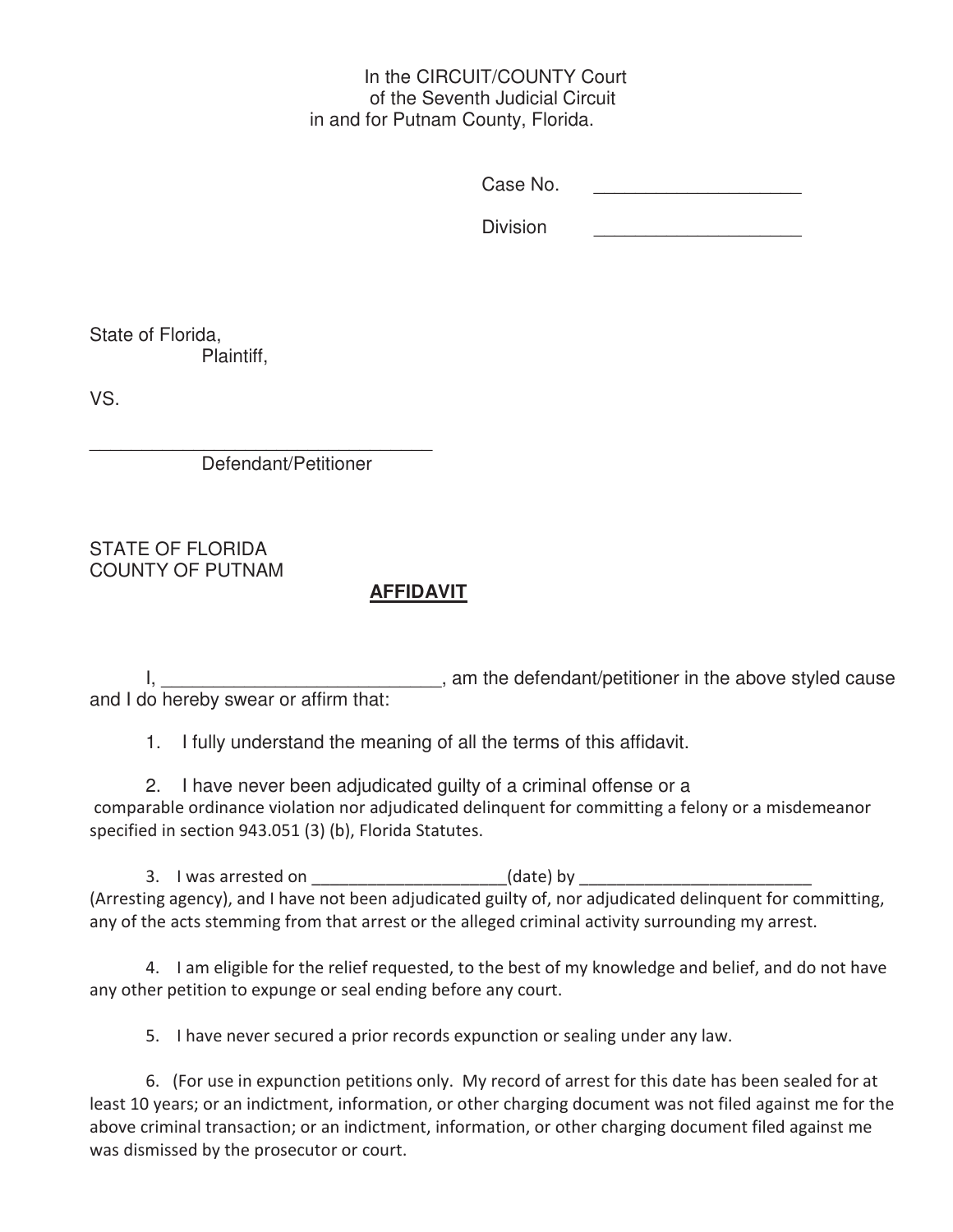Dated this \_\_\_\_\_\_\_\_\_\_ day of \_\_\_\_\_\_\_\_\_\_\_, 20 \_\_\_\_\_\_

| Petitioner |  |
|------------|--|
|            |  |

Notary Public My commission expires: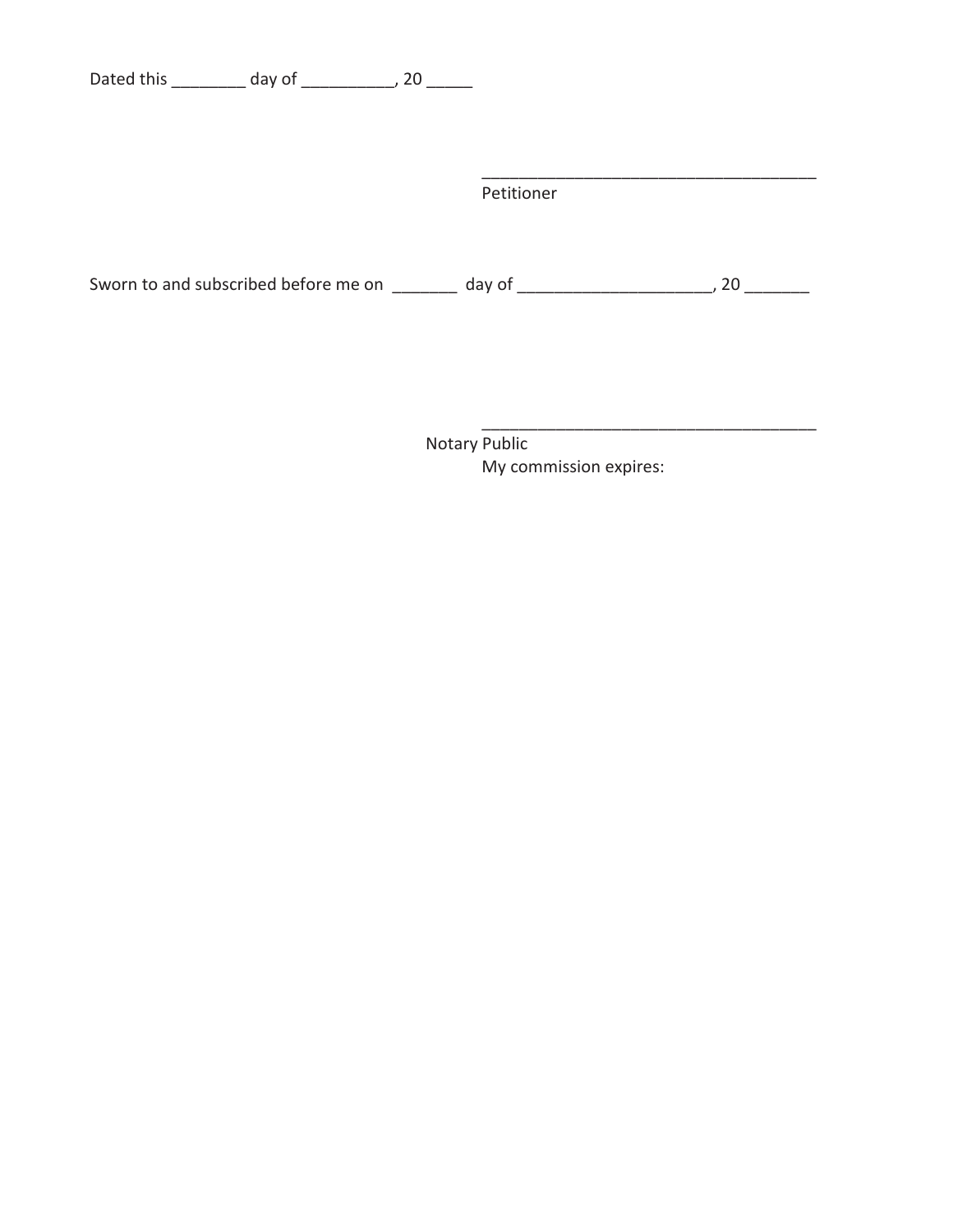#### In the CIRCUIT/COUNTY Court of the Seventh Judicial Circuit in and for Putnam County, Florida

Case No.

Division

State of Florida, Plaintiff,

VS.

 $\frac{1}{2}$  ,  $\frac{1}{2}$  ,  $\frac{1}{2}$  ,  $\frac{1}{2}$  ,  $\frac{1}{2}$  ,  $\frac{1}{2}$  ,  $\frac{1}{2}$  ,  $\frac{1}{2}$  ,  $\frac{1}{2}$  ,  $\frac{1}{2}$  ,  $\frac{1}{2}$  ,  $\frac{1}{2}$  ,  $\frac{1}{2}$  ,  $\frac{1}{2}$  ,  $\frac{1}{2}$  ,  $\frac{1}{2}$  ,  $\frac{1}{2}$  ,  $\frac{1}{2}$  ,  $\frac{1$ Defendant/Petitioner

### ORDER TO EXPUNGE UNDER SECTION 943.0585, FLORIDA STATUTES, AND FLORIDA RULE OF CRIMINAL PROCEDURE 3.692

THIS CAUSE having come on to be heard before me this date on a petition to expunge certain records of the petitioner's arrest on \_\_\_\_\_\_\_\_\_\_\_\_\_\_\_\_\_\_\_\_(date) by the (arresting agency), and the court having heard argument of counsel and being otherwise fully advised in the premises, the Court hereby finds the following:

1. The petitioner has never previously been adjudicated guilty of a criminal offense or a comparable ordinance violation nor adjudicated delinquent for committing a felony or a misdemeanor specified in section 943.051 (3)(b), Florida Statutes.

2. The petitioner was not adjudicated guilty of nor adjudicated delinquent for committing any of the acts stemming from the arrest or criminal activity to which this expunction petition pertains.

3. The petitioner has not secured a prior records expunction or sealing.

4. This record has either been sealed for at least 10 years; or no indictment, information, or other charging document was ever filed in this case against the petitioner; or an indictment, information, or other charging document filed against the defendant was dismissed by the prosecutor or the court.

5. A Certificate of Eligibility issued by the Florida Department of Law Enforcement accompanied the petition for expunction of non-judicial criminal history records, whereupon it is

ORDERED AND ADJUDGED that the petition to expunge is granted. All court records pertaining to the above-styled case shall be expunged in accordance with the procedures set forth in Florida Rule of Criminal Procedure 3.692; and it is further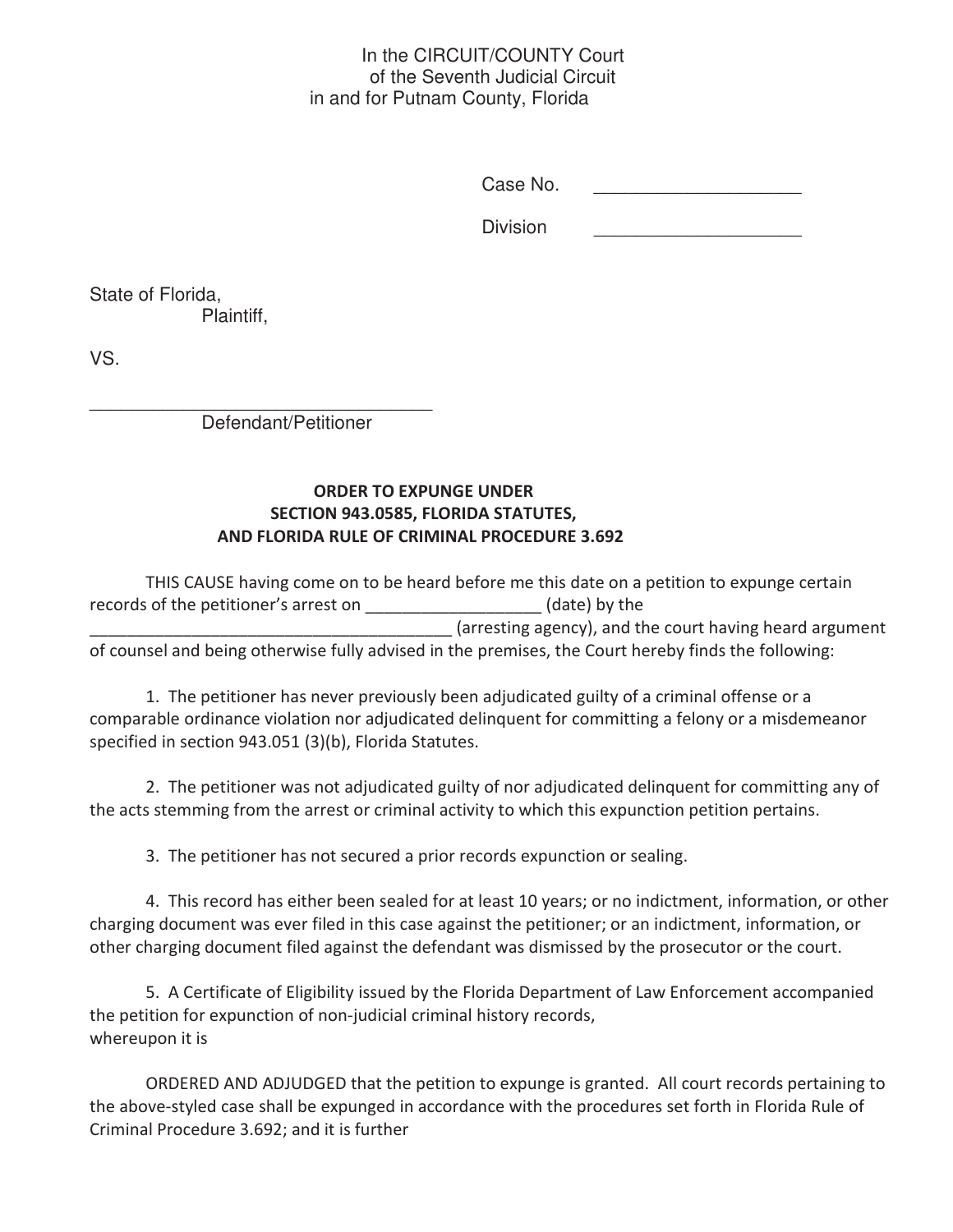ORDERED AND ADJUDGED that the Clerk of this Court shall forward a certified copy of this order to the State Attorney, Florida Department of Law Enforcement, and

*LATER LITE STEEL ARE ARE ARE ARE ARE STEEL ARE STEEL ARE STEEL* regulations of the Florida Department of Law Enforcement, and who will further forward a copy of this order to any agency that their records reflect has received the instant criminal history record information: and it is further

CRDERED AND ADJUDGED that the  $(Arresting Agency)$  shall expunge all information concerning indicia of arrest or criminal history record information regarding the arrest or alleged criminal activity to which this petition pertains in accordance with the procedures set for in section 943.0585, Florida Statutes, and Florida Rule of Criminal Procedure 3.692.

All costs of certified copies herein are to be borne by the defendant/petitioner.

DONE AND ORDERED in Chambers at Palatka, Putnam County, Florida on the \_\_\_\_\_\_ ĚĂLJŽĨͺͺͺͺͺͺͺͺͺͺͺͺͺͺͺͺͺͺͺͺͺͺͺͺͺ͘ϮϬͺͺͺͺ

ͺͺͺͺͺͺͺͺͺͺͺͺͺͺͺͺͺͺͺͺͺͺͺͺͺͺͺͺͺͺͺͺͺͺͺͺ

ida a se de la construcción de la construcción de la construcción de la construcción de la construcción de la c

CC: Defendant/Petitioner Arresting Agency Office of the State Attorney Florida Department of Law Enforcement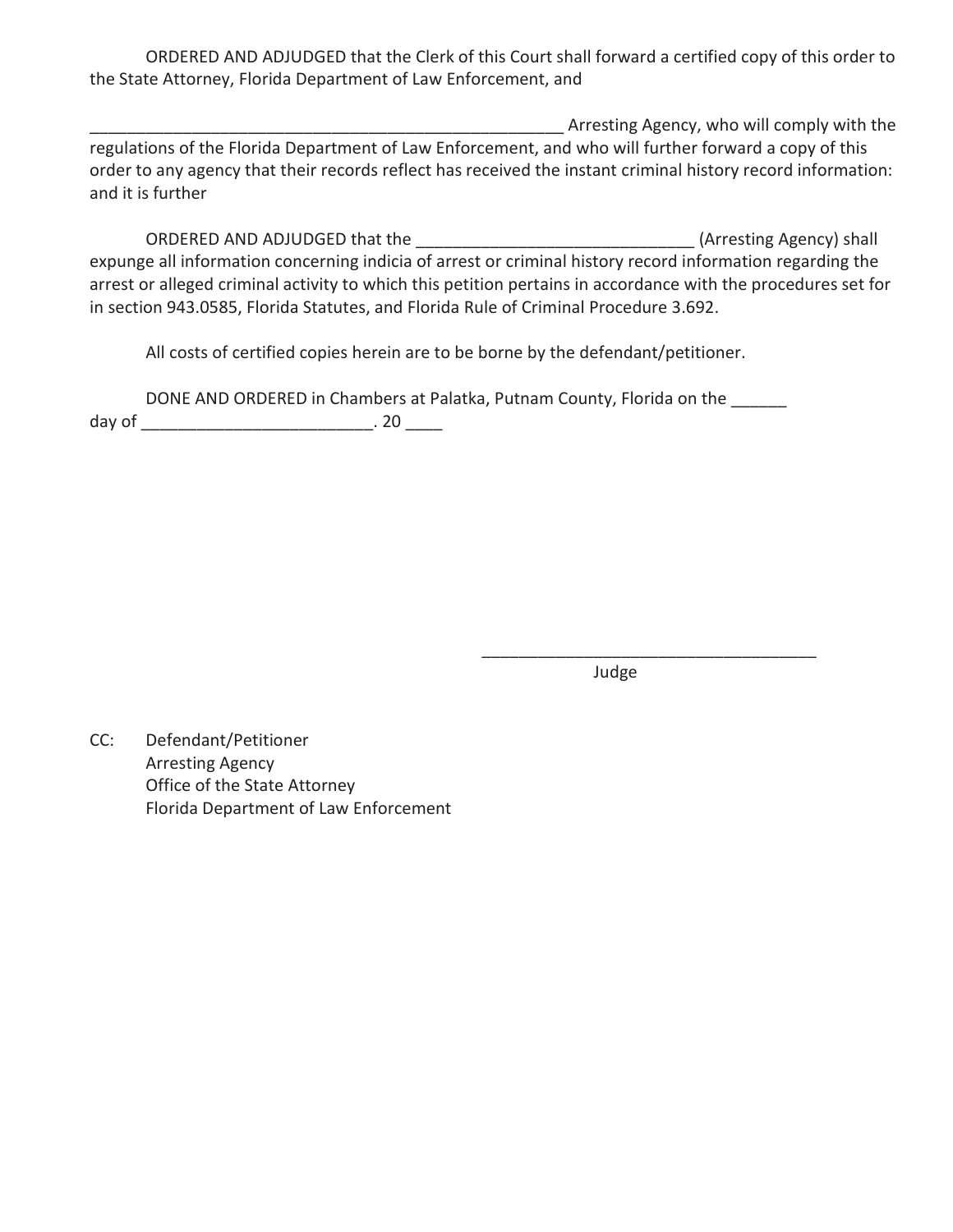#### In the CIRCUIT/COUNTY Court of the Seventh Judicial Circuit in and for Putnam County, Florida

Case No. \_\_\_\_\_\_\_\_\_\_\_\_\_\_\_\_\_\_\_\_

Division

State of Florida, Plaintiff,

VS.

 $\frac{1}{2}$  ,  $\frac{1}{2}$  ,  $\frac{1}{2}$  ,  $\frac{1}{2}$  ,  $\frac{1}{2}$  ,  $\frac{1}{2}$  ,  $\frac{1}{2}$  ,  $\frac{1}{2}$  ,  $\frac{1}{2}$  ,  $\frac{1}{2}$  ,  $\frac{1}{2}$  ,  $\frac{1}{2}$  ,  $\frac{1}{2}$  ,  $\frac{1}{2}$  ,  $\frac{1}{2}$  ,  $\frac{1}{2}$  ,  $\frac{1}{2}$  ,  $\frac{1}{2}$  ,  $\frac{1$ Defendant/Petitioner

#### ORDER TO SEAL RECORDS UNDER SECTION 943.059, FLORIDA STATUTES, AND FLORIDA RULE OF CRIMINAL PROCEDURE 3.692

THIS CAUSE having come on to be heard before me this date on a petition to seal certain records of the petitioner's arrest on \_\_\_\_\_\_\_\_\_\_\_\_\_\_\_\_\_\_\_\_\_(date) by the (arresting agency), and the court having heard argument of counsel and being otherwise fully advised in the premises, the Court hereby finds the following:

1. The petitioner has never previously been adjudicated guilty of a criminal offense or a comparable ordinance violation nor adjudicated delinquent for committing a felony or a misdemeanor specified in section 943.051 (3)(b), Florida Statutes.

2. The petitioner was not adjudicated guilty of nor adjudicated delinquent for committing any of the acts stemming from the arrest or criminal activity to which this expunction petition pertains.

3. The petitioner has not secured a prior records expunction or sealing.

5. A Certificate of Eligibility issued by the Florida Department of Law Enforcement accompanied the petition for expunction of non-judicial criminal history records, whereupon it is

ORDERED AND ADJUDGED that the petition to seal records is granted. All court records pertaining to the above-styled case shall be sealed in accordance with the procedures set forth in Florida Rule of Criminal Procedure 3.692; and it is further

ORDERED AND ADJUDGED that the Clerk of this Court shall forward a certified copy of this order to the State Attorney, Florida Department of Law Enforcement, and